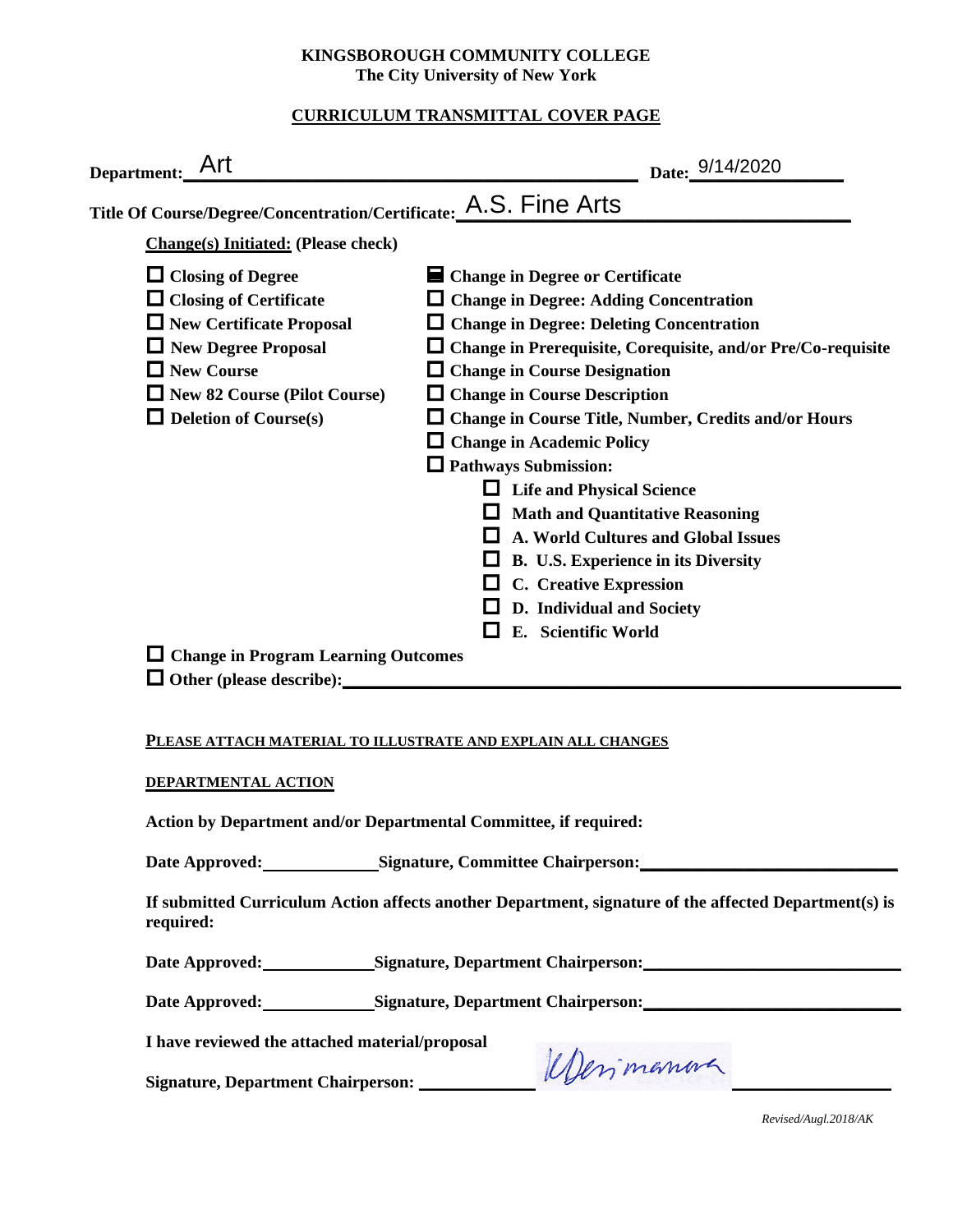| TO:   | FALL 2020 Curriculum Committee                   |
|-------|--------------------------------------------------|
| FROM: | Kristin Derimanova, Chair, Department of Art     |
| DATE: | September 14, 2020                               |
| RE:   | Change in Degree Requirements for A.S. Fine Arts |

The Department of Art is proposing a change in degree requirements for the A.S. in Fine Arts

## **Changes:**

- 1. Under the Sculpture Concentration, **deletion** of ART 8348 Figure Modeling and Carving.
- 2. Under the Sculpture Concentration, **addition** of ART 5600 3-Dimensional Design

## **Rationale for Change:**

ART 5600 – 3-Dimensional Design is a more foundational course than ART 8348 – Figure Modeling and Carving and is better suited for students to transfer into a Sculpture baccalaureate program.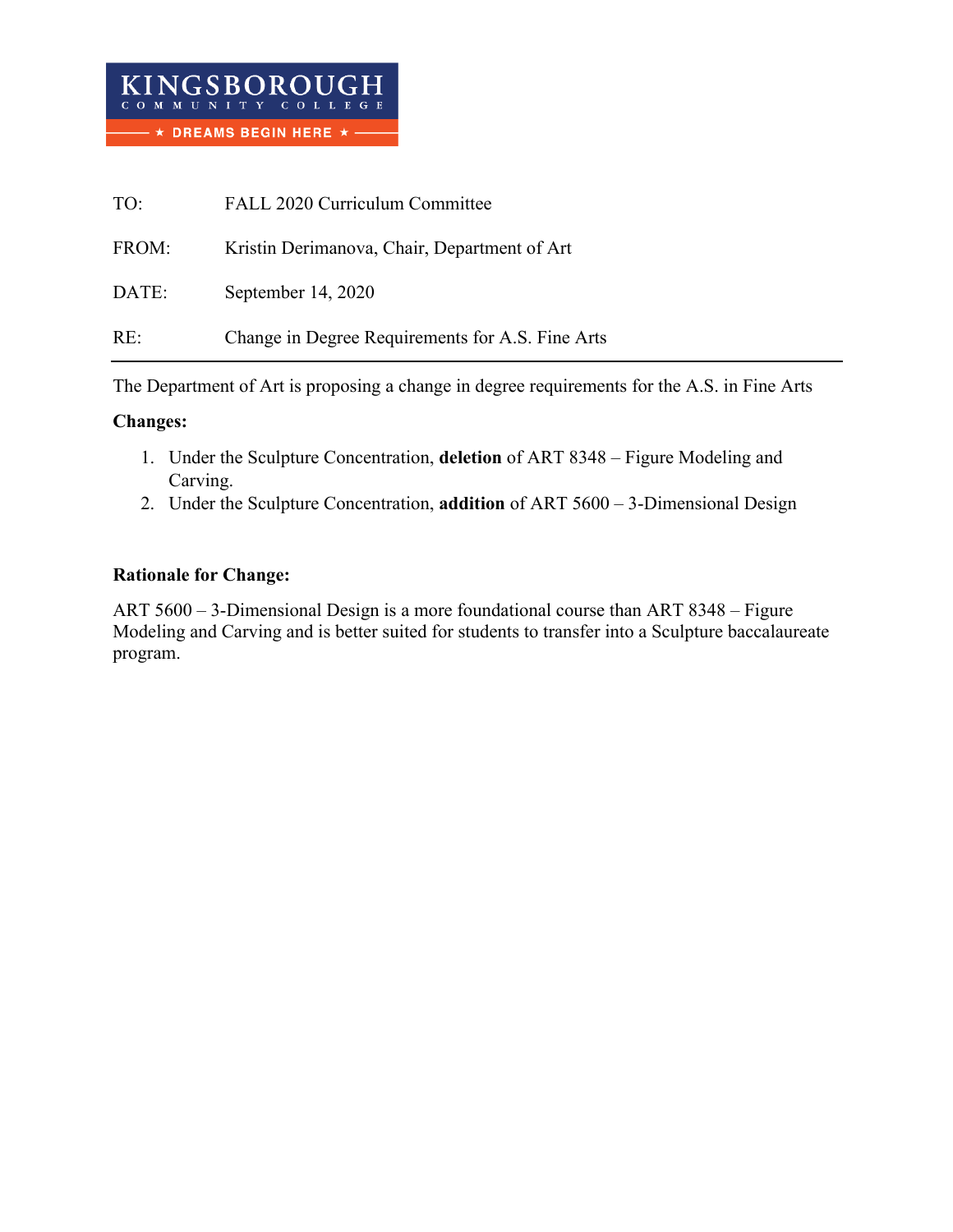| Add/Delete/Change | A.S. GRAPHIC DESIGN AND ILLUSTRATION                                           |                |
|-------------------|--------------------------------------------------------------------------------|----------------|
|                   | HEGIS code: 5610.00                                                            |                |
|                   | Program code: 76002                                                            |                |
|                   |                                                                                |                |
|                   | <b>CUNY CORE</b>                                                               | <b>CREDITS</b> |
|                   |                                                                                |                |
|                   | <b>REQUIRED CORE:</b> (4 Courses, 12 Credits)                                  | 12             |
|                   | When Required Core courses are specified for a category, they are strongly     |                |
|                   | suggested and/or required for the major.                                       |                |
|                   | ENG 1200 - Composition I                                                       | 3              |
|                   | ENG 2400 - Composition II                                                      | 3              |
|                   | ± Mathematical and Quantitative Reasoning                                      | $\overline{3}$ |
|                   | ± Life and Physical Sciences±                                                  | 3              |
|                   |                                                                                |                |
|                   |                                                                                |                |
|                   | <b>FLEXIBLE CORE:</b>                                                          | 18             |
|                   | When Flexible Core courses are specified for a category, they are strongly     |                |
|                   | suggested and/or required for the major. One (1) course from each Group A to E |                |
|                   | and one (1) additional course from any group. No more than two courses in the  |                |
|                   | same discipline.                                                               |                |
|                   | A. World Cultures & Global Issues                                              |                |
|                   | ART 3300 - Survey of Art History: From Ancient to Renaissance Art              |                |
|                   |                                                                                |                |
|                   | ART 3400 - Survey of Art History: From Renaissance to 19th Century Art         |                |
|                   | B. U.S. Experience In Its Diversity                                            |                |
|                   | C. Creative Expression                                                         |                |
|                   | D. Individual & Society                                                        |                |
|                   | ± E. Scientific World                                                          |                |
|                   |                                                                                |                |
|                   | <b>DEGREE REQUIREMENTS</b> (4 Courses, 12 Credits)                             | 12             |
|                   | ART 3300 - Survey of Art History: From Ancient to Renaissance Art              | 3              |
|                   | ART 3400 - Survey of Art History: From Renaissance to 19th Century Art         | 3              |
|                   | ART 5500 - Design Foundations<br>ART 5700 - Drawing I                          | 3<br>3         |
|                   |                                                                                |                |
|                   | Select one (1) of the following concentrations:                                |                |
|                   |                                                                                |                |
|                   | <b>ART HISTORY</b> (5 courses, 15 Credits)                                     | 15             |
|                   | ART 3500 - Nineteenth-Century Art                                              | 3              |
|                   | ART 3600 - Twentieth-Century Art                                               | $\overline{3}$ |
|                   | ART 3700 - Survey of Non-Western Art                                           | $\overline{3}$ |
|                   | ART 3800 - Renaissance Art                                                     | $\overline{3}$ |
|                   | <b>Recommended Elective</b>                                                    | $\overline{3}$ |
|                   |                                                                                |                |
|                   | <b>CERAMICS</b> (5 Courses, 15 to 16 Credits)                                  | $15 - 16$      |
|                   | ART 6300 - Ceramics I                                                          | 3              |
|                   | ART 6400 - Ceramics II                                                         | $\overline{3}$ |
|                   | ART 8072 - Ceramic Sculpture                                                   | $\overline{3}$ |
|                   | Recommended Electives 6 to 7 credits                                           | $6-7$          |
|                   |                                                                                |                |
|                   | DRAWING AND PAINTING (5 Courses, 16 to 17 Credits)                             | $16 - 17$      |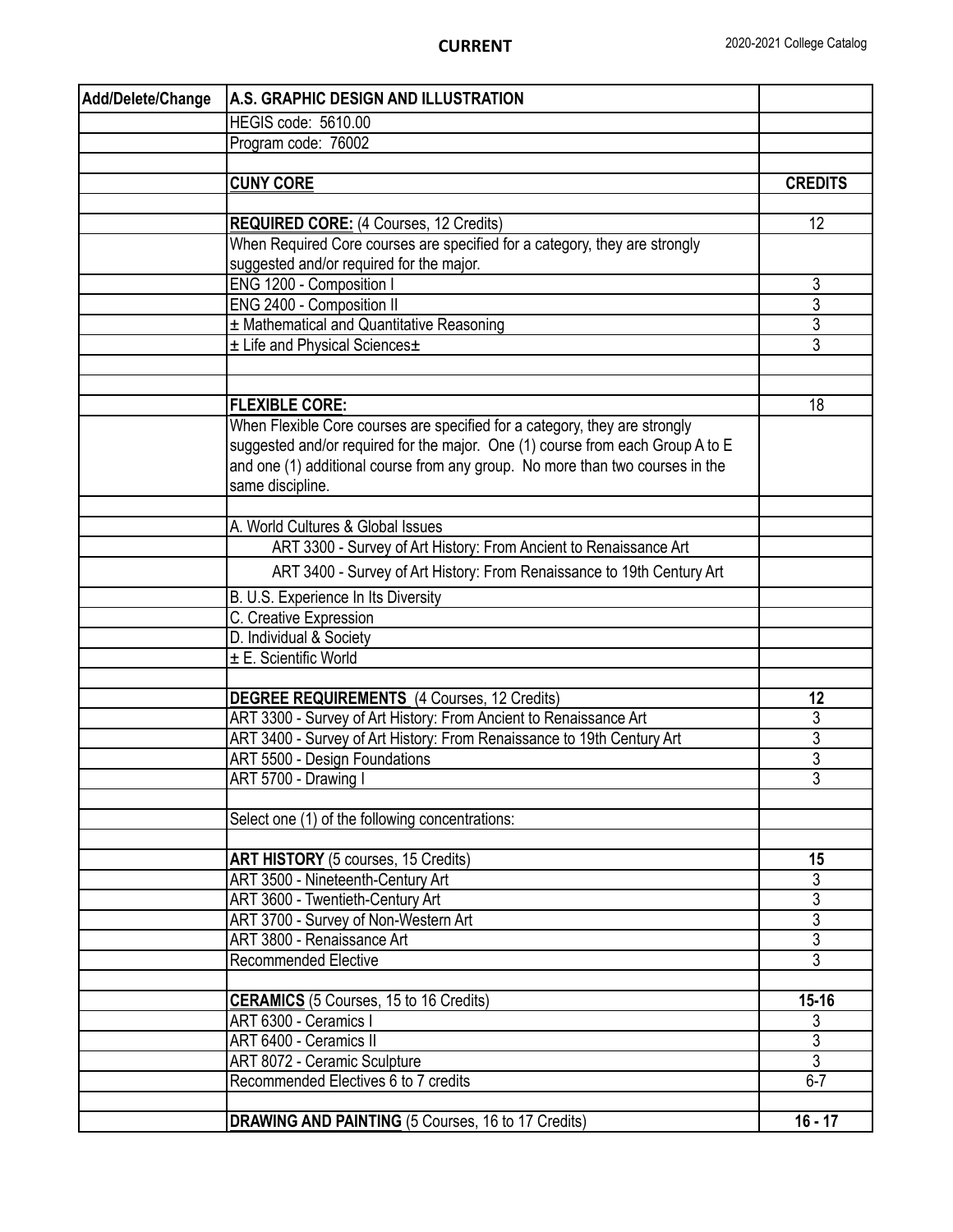|                                                                                                                                                                                                                                                                                                                                                                                                                                                                                                                                                                                                                                                           | ART 5800 - Drawing II | 3                       |
|-----------------------------------------------------------------------------------------------------------------------------------------------------------------------------------------------------------------------------------------------------------------------------------------------------------------------------------------------------------------------------------------------------------------------------------------------------------------------------------------------------------------------------------------------------------------------------------------------------------------------------------------------------------|-----------------------|-------------------------|
| ART 5900 - Painting I<br>ART 6000 - Painting II<br>Recommended Electives 6 to 7 credits<br>PHOTOGRAPHY (5 Courses, 15 Credits)<br>ART 5100 - Photography I<br>ART 5200 - Photography II<br>ART 9400 - The Art of Digital Photography<br>Recommended Electives 6 credits<br><b>SCULPTURE</b> (5 Courses, 16 to 17 Credits)<br>ART 6100 - Sculpture I<br>ART 6200 - Sculpture II<br><b>DELETE</b><br>ART 8348 - Figure Modeling and Carving<br><b>ART 5600 - 3-Dimensional Design</b><br><b>ADD</b><br>Recommended Electives 6 to 7 credits<br><b>ELECTIVES:</b> 1 to 9 credits sufficient to meet required total of 60 credits<br><b>TOTAL CREDITS: 60</b> |                       | 3                       |
|                                                                                                                                                                                                                                                                                                                                                                                                                                                                                                                                                                                                                                                           | 4                     |                         |
|                                                                                                                                                                                                                                                                                                                                                                                                                                                                                                                                                                                                                                                           |                       | $6 - 7$                 |
|                                                                                                                                                                                                                                                                                                                                                                                                                                                                                                                                                                                                                                                           |                       |                         |
|                                                                                                                                                                                                                                                                                                                                                                                                                                                                                                                                                                                                                                                           |                       | 15                      |
|                                                                                                                                                                                                                                                                                                                                                                                                                                                                                                                                                                                                                                                           |                       | 3                       |
|                                                                                                                                                                                                                                                                                                                                                                                                                                                                                                                                                                                                                                                           |                       | 3                       |
|                                                                                                                                                                                                                                                                                                                                                                                                                                                                                                                                                                                                                                                           |                       | 3                       |
|                                                                                                                                                                                                                                                                                                                                                                                                                                                                                                                                                                                                                                                           |                       | 6                       |
|                                                                                                                                                                                                                                                                                                                                                                                                                                                                                                                                                                                                                                                           |                       |                         |
|                                                                                                                                                                                                                                                                                                                                                                                                                                                                                                                                                                                                                                                           |                       | $16 - 17$               |
|                                                                                                                                                                                                                                                                                                                                                                                                                                                                                                                                                                                                                                                           |                       | 3                       |
|                                                                                                                                                                                                                                                                                                                                                                                                                                                                                                                                                                                                                                                           |                       | 4                       |
|                                                                                                                                                                                                                                                                                                                                                                                                                                                                                                                                                                                                                                                           |                       | $\overline{3}$          |
|                                                                                                                                                                                                                                                                                                                                                                                                                                                                                                                                                                                                                                                           |                       | $\overline{\mathbf{3}}$ |
|                                                                                                                                                                                                                                                                                                                                                                                                                                                                                                                                                                                                                                                           |                       | $6 - 7$                 |
|                                                                                                                                                                                                                                                                                                                                                                                                                                                                                                                                                                                                                                                           |                       |                         |
|                                                                                                                                                                                                                                                                                                                                                                                                                                                                                                                                                                                                                                                           |                       | $1 - 9$                 |
|                                                                                                                                                                                                                                                                                                                                                                                                                                                                                                                                                                                                                                                           |                       |                         |
|                                                                                                                                                                                                                                                                                                                                                                                                                                                                                                                                                                                                                                                           |                       | 60                      |
|                                                                                                                                                                                                                                                                                                                                                                                                                                                                                                                                                                                                                                                           |                       |                         |
|                                                                                                                                                                                                                                                                                                                                                                                                                                                                                                                                                                                                                                                           |                       |                         |
|                                                                                                                                                                                                                                                                                                                                                                                                                                                                                                                                                                                                                                                           |                       |                         |
|                                                                                                                                                                                                                                                                                                                                                                                                                                                                                                                                                                                                                                                           |                       |                         |
|                                                                                                                                                                                                                                                                                                                                                                                                                                                                                                                                                                                                                                                           |                       |                         |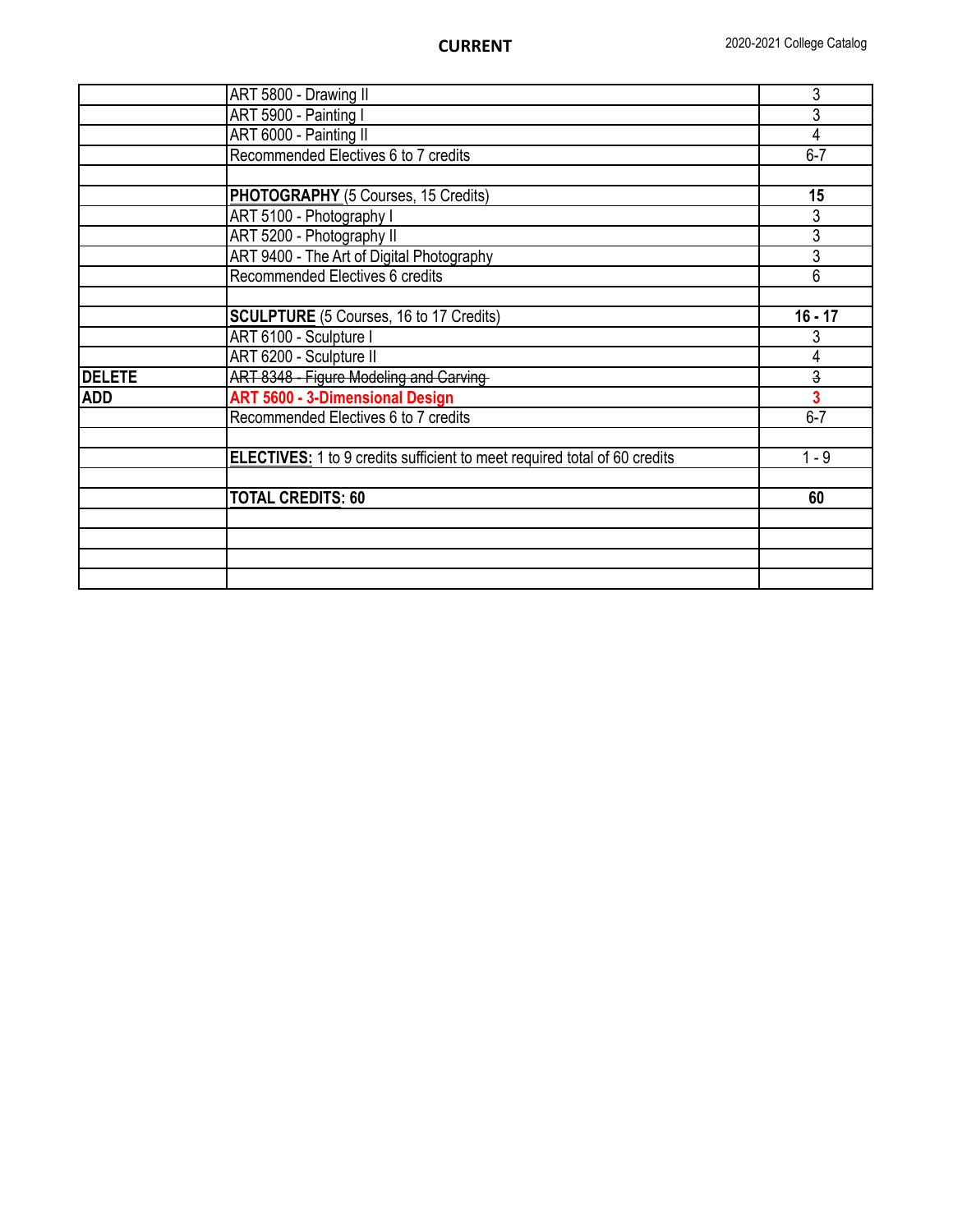| Add/Delete/Change | A.S. GRAPHIC DESIGN AND ILLUSTRATION                                           |                |
|-------------------|--------------------------------------------------------------------------------|----------------|
|                   | HEGIS code: 5610.00                                                            |                |
|                   | Program code: 76002                                                            |                |
|                   |                                                                                |                |
|                   | <b>CUNY CORE</b>                                                               | <b>CREDITS</b> |
|                   |                                                                                |                |
|                   | <b>REQUIRED CORE:</b> (4 Courses, 12 Credits)                                  | 12             |
|                   | When Required Core courses are specified for a category, they are strongly     |                |
|                   | suggested and/or required for the major.                                       |                |
|                   | ENG 1200 - Composition I                                                       | 3              |
|                   | ENG 2400 - Composition II                                                      | 3              |
|                   | ± Mathematical and Quantitative Reasoning                                      | 3              |
|                   | ± Life and Physical Sciences±                                                  | 3              |
|                   |                                                                                |                |
|                   |                                                                                |                |
|                   | <b>FLEXIBLE CORE:</b>                                                          | 18             |
|                   | When Flexible Core courses are specified for a category, they are strongly     |                |
|                   | suggested and/or required for the major. One (1) course from each Group A to E |                |
|                   | and one (1) additional course from any group. No more than two courses in the  |                |
|                   | same discipline.                                                               |                |
|                   |                                                                                |                |
|                   | A. World Cultures & Global Issues                                              |                |
|                   | ART 3300 - Survey of Art History: From Ancient to Renaissance Art              |                |
|                   | ART 3400 - Survey of Art History: From Renaissance to 19th Century Art         |                |
|                   | B. U.S. Experience In Its Diversity                                            |                |
|                   | C. Creative Expression                                                         |                |
|                   | D. Individual & Society                                                        |                |
|                   | ± E. Scientific World                                                          |                |
|                   |                                                                                |                |
|                   | <b>DEGREE REQUIREMENTS</b> (4 Courses, 12 Credits)                             | 12             |
|                   | ART 3300 - Survey of Art History: From Ancient to Renaissance Art              | 3              |
|                   | ART 3400 - Survey of Art History: From Renaissance to 19th Century Art         | 3              |
|                   | <b>ART 5500 - Design Foundations</b>                                           | 3              |
|                   | ART 5700 - Drawing I                                                           | $\overline{3}$ |
|                   |                                                                                |                |
|                   | Select one (1) of the following concentrations:                                |                |
|                   |                                                                                |                |
|                   | <b>ART HISTORY</b> (5 courses, 15 Credits)                                     | 15             |
|                   | ART 3500 - Nineteenth-Century Art                                              | 3              |
|                   | ART 3600 - Twentieth-Century Art                                               | $\overline{3}$ |
|                   | ART 3700 - Survey of Non-Western Art                                           | $\overline{3}$ |
|                   | ART 3800 - Renaissance Art                                                     | $\overline{3}$ |
|                   | <b>Recommended Elective</b>                                                    | $\overline{3}$ |
|                   |                                                                                |                |
|                   | <b>CERAMICS</b> (5 Courses, 15 to 16 Credits)                                  | $15 - 16$      |
|                   | ART 6300 - Ceramics I                                                          | 3              |
|                   | ART 6400 - Ceramics II                                                         | $\overline{3}$ |
|                   | ART 8072 - Ceramic Sculpture                                                   | $\overline{3}$ |
|                   | Recommended Electives 6 to 7 credits                                           | $6 - 7$        |
|                   |                                                                                |                |
|                   | DRAWING AND PAINTING (5 Courses, 16 to 17 Credits)                             | $16 - 17$      |
|                   | ART 5800 - Drawing II                                                          | 3              |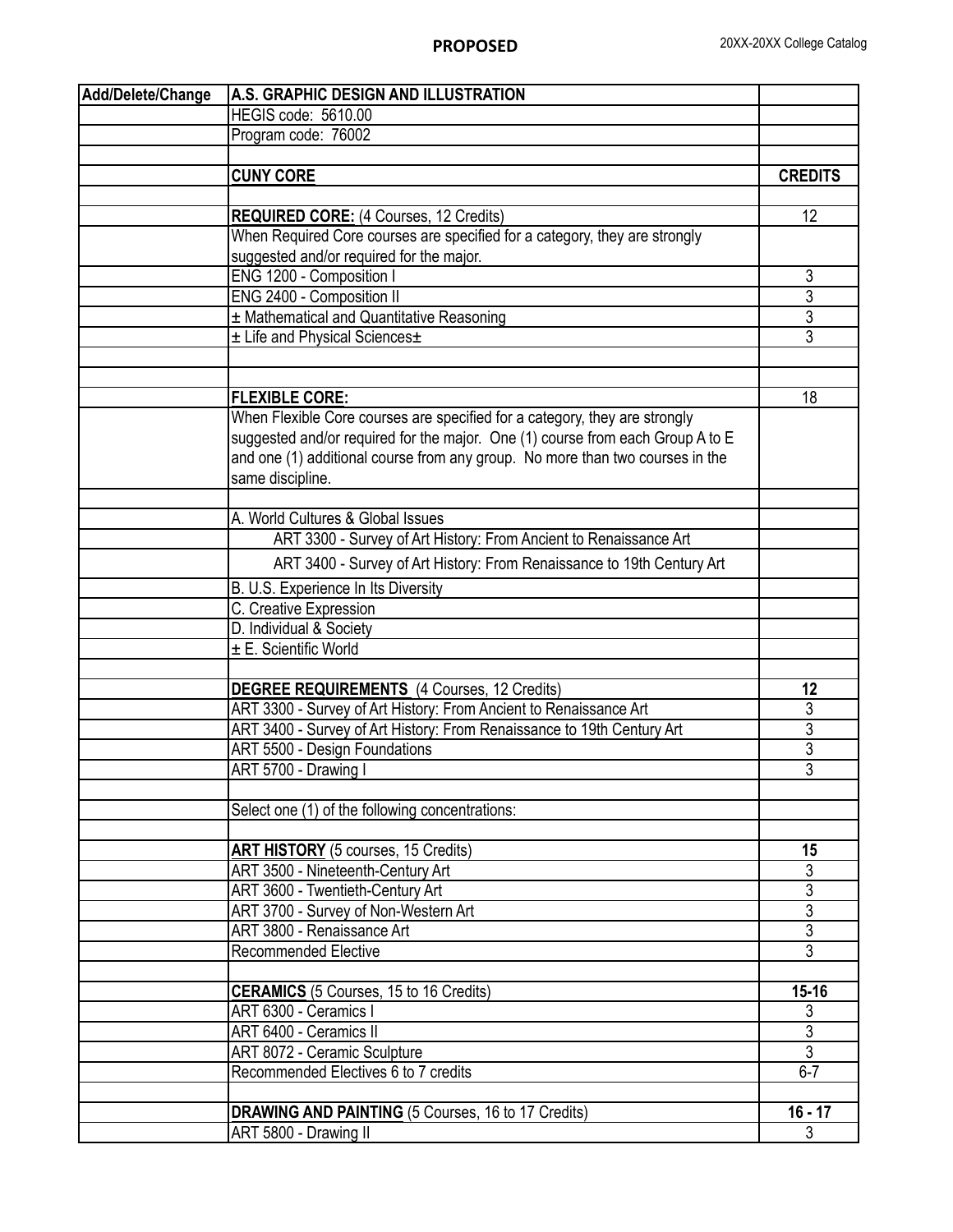| ART 5900 - Painting I                                                            | 3         |
|----------------------------------------------------------------------------------|-----------|
| ART 6000 - Painting II                                                           | 4         |
| Recommended Electives 6 to 7 credits                                             | $6 - 7$   |
|                                                                                  |           |
| PHOTOGRAPHY (5 Courses, 15 Credits)                                              | 15        |
| ART 5100 - Photography I                                                         | 3         |
| ART 5200 - Photography II                                                        | 3         |
| ART 9400 - The Art of Digital Photography                                        | 3         |
| Recommended Electives 6 credits                                                  | 6         |
|                                                                                  |           |
| <b>SCULPTURE</b> (5 Courses, 16 to 17 Credits)                                   | $16 - 17$ |
| ART 6100 - Sculpture I                                                           | 3         |
| ART 6200 - Sculpture II                                                          | 4         |
| <b>ART 5600 - 3-Dimensional Design</b>                                           | 3         |
| Recommended Electives 6 to 7 credits                                             | $6 - 7$   |
|                                                                                  |           |
| <b>ELECTIVES:</b> 1 to 9 credits sufficient to meet required total of 60 credits | $1 - 9$   |
|                                                                                  |           |
| <b>TOTAL CREDITS: 60</b>                                                         | 60        |
|                                                                                  |           |
|                                                                                  |           |
|                                                                                  |           |